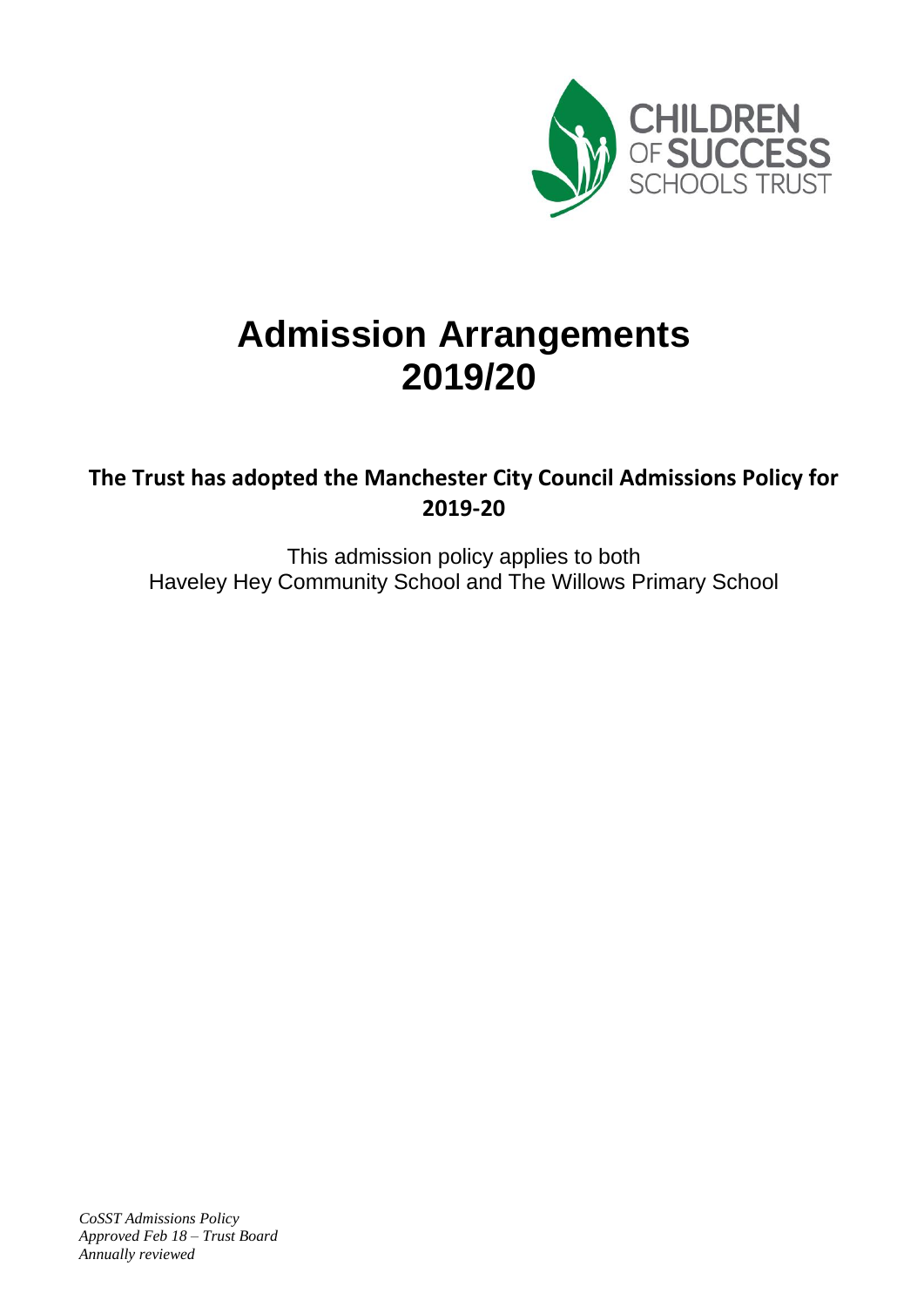# **Contents**

Introduction

Application Procedures

Published Admissions Numbers

Oversubscription Criteria

Waiting Lists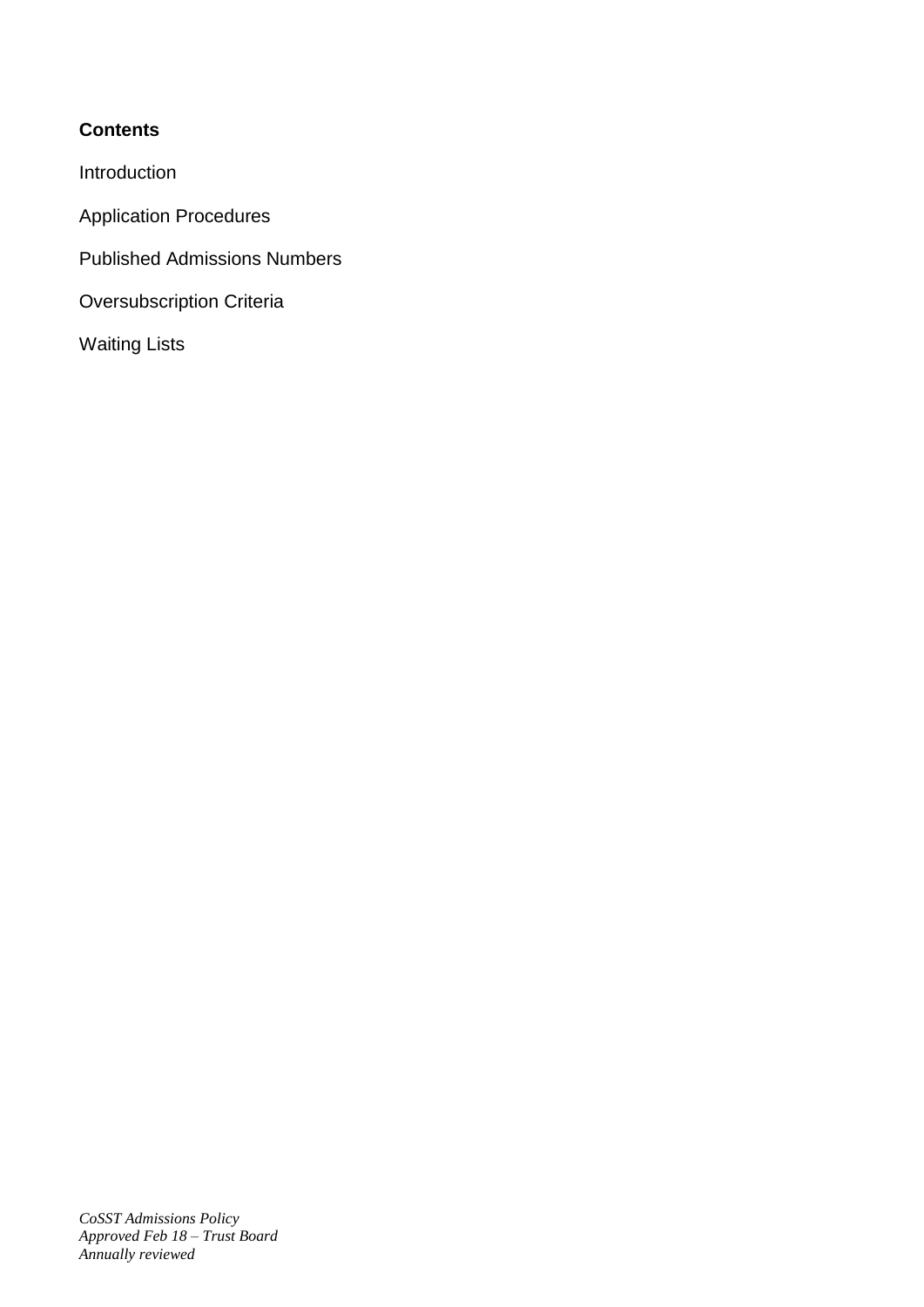#### **Introduction**

As a Trust and admission authority for our schools, we have adopted the Manchester City Council arrangements for community and voluntary controlled schools in Manchester, the LA is required to draft, consult on and determine their admission arrangements. Where there are more applicants than places available the LA will apply the admission arrangements in order to decide which applicants will be offered places.

We rely on the LA consultation process to inform and consult with our parents.

#### **Application Procedures**

All parent/carers are required to apply to their home LA regardless of where the school/academy they are applying is situated. Manchester residents will apply to Manchester LA. The LA will liaise with other Admissions Authorities in Manchester and other LAs where required. Manchester LA will inform parent/carers in writing of the outcome of their application.

Application forms are available from [www.manchester.gov.uk/admissions](http://www.manchester.gov.uk/admissions) and can be requested by phone on 0161 245 7166. They should be returned to:

The Admissions Service Manchester City Council, P.O. Box 532, Town Hall, Manchester, M60 2LA

Or

[school.admissions@manchester.gov.uk](mailto:school.admissions@manchester.gov.uk)

These admission arrangements apply to applicants seeking a place in Reception for the schools listed in appendix 1. Applications for admission to the nursery of a Manchester school/academy will be dealt with by the school/academy, not by the LA. Applicants should apply direct to the school for a nursery place.

The LA is obliged to include in these arrangements the following provisions that apply to parent/carers making applications for a place in Reception only:

a) The arrangements do not apply to those being admitted for nursery provision including nursery provision delivered in a co-located children's centre;

b) Parent/carers of children who are admitted for nursery provision must apply for a place at the school/academy if they want their child to transfer to the reception class;

c) Attendance at the nursery or co-located children's centre does not guarantee admission to the school/academy;

d) Parent/carers can request that the date their child is admitted to the school/academy is deferred until later in the school year or until the child reaches compulsory school age in that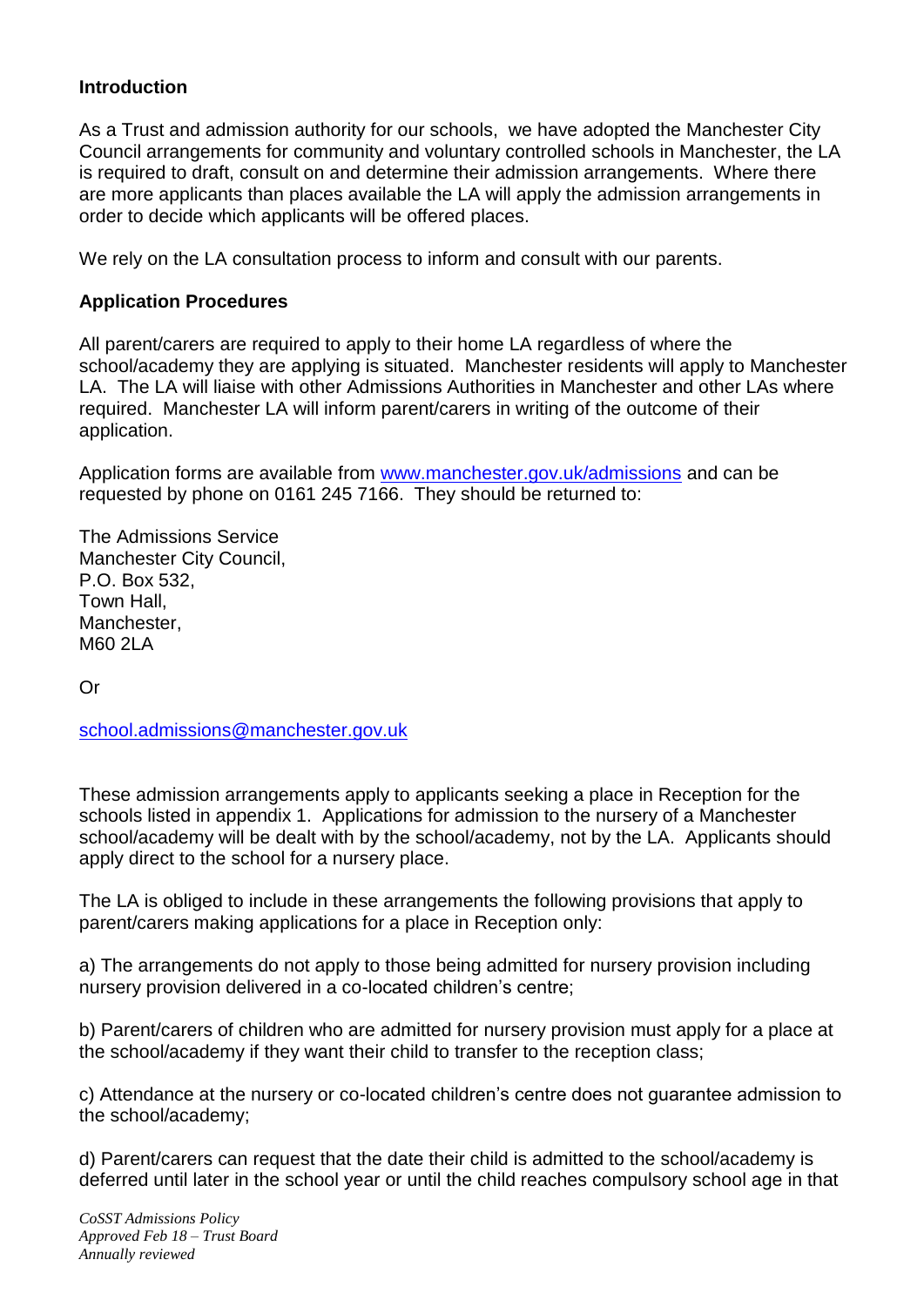school year. Where entry is deferred, admission authorities must hold the place for that child and not offer it to another child. The parent would not however be able to defer entry beyond the beginning of the term after the child's fifth birthday;

e) Parents of a summer born child may request that they are admitted out of their normal age group – to reception rather than year 1.

f) Parents can request that their child attends part-time until the child reaches compulsory school age.

Further details of the application procedures can be found in the Co-ordinated Admissions Scheme 2016/17.

# **Published Admission Numbers (PAN)**

A Published Admission Number (PAN) is the number of places a school/academy has in the year of entry. Places will normally only be offered up to the published admission number. A child cannot be refused admission to the normal year of entry on the grounds of prejudice to the provision of efficient education and efficient use of resources unless the published admission number has been reached.

Outside of the year of entry it is expected that the PAN will continue to be applied. However, if circumstances at the school/academy have changed since the year of entry, a place may be refused even if the admission number has not been reached.

The published admissions number (PAN) for entry in the 2018/19 for each school is shown below:

The Willows Primary School 60 Haveley Hey Primary School 60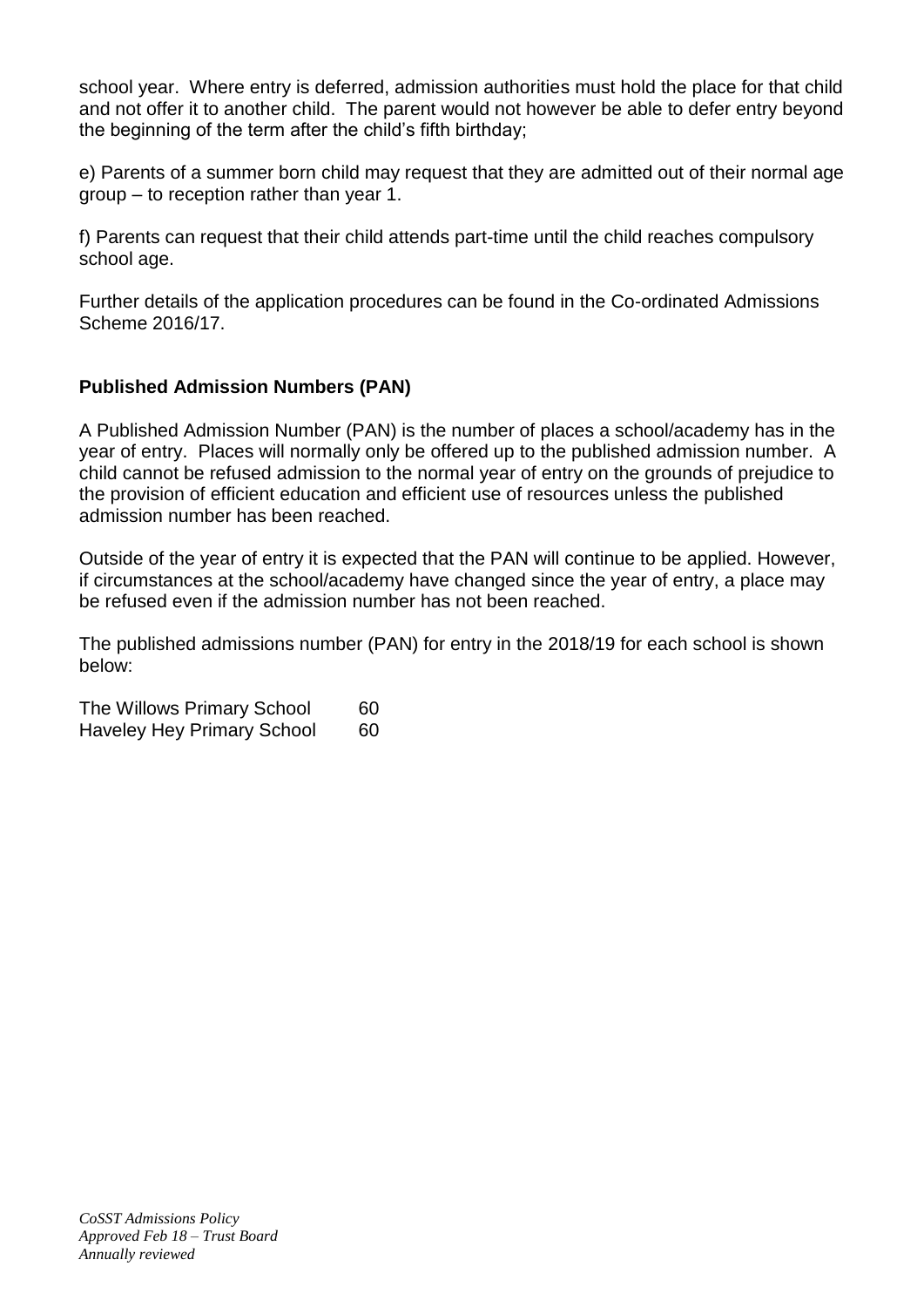## **Oversubscription Criteria**

The oversubscription criteria will be applied to all applicants where there are more applicants than places available. All applicants will be placed in a priority order determined by the oversubscription criteria. Places will be offered to the applicants with the highest priority until all places at the school have been offered. There are different oversubscription criteria for entry into:

- reception in September (Primary Admissions Round),
- reception up to year 6 during the academic year (In Year Admissions).

#### **Primary Admissions Round – Oversubscription Criteria**

**Category 1** - children who are looked after by a local authority and children who were previously looked after by a local authority. Previously looked after children are children who were looked after, but ceased to be so because they were adopted (or became subject to a residence order or special guardianship order);

**Category 2** - children with exceptional medical/social needs;

**Category 3** - children with a sibling at the school;

**Category 4** – all other children

Within each category applicants, will be prioritised according to the distance between the child's permanent address and the school. Distance will be measured in a straight line from the centre point of the child's permanent home address to the centre point of the school as defined by Local Land and Property Gazetteer (LLPG), and using the Local Authority's computerised measuring system, with those living closer to the school receiving higher priority.

#### **Notes:**

Category 2 –

- A panel of Local Authority officers will consider Category 2 applications on behalf of the Director of Children's Services.
- If a parent has chosen a particular school because the child has exceptional social or medical circumstances or the parent is disabled, this should be indicated with the reasons for choosing the school. Parents must also provide a letter from a doctor or social worker as supporting evidence. The LA will then send a category 2 application form allowing the parent to state in full the exceptional social/medical reasons why the child should attend this school.
- If supporting evidence is not supplied with a category 2 application the application will be refused.

Category 3 - Sibling

- A sibling is defined as a brother or sister attending the applied for school when the applicant will take up the place and living at the same address. This includes adopted siblings, stepsiblings and foster children;
- Siblings who are in a nursery class of the primary school will not give the applicant a sibling priority.

*CoSST Admissions Policy Approved Feb 18 – Trust Board Annually reviewed*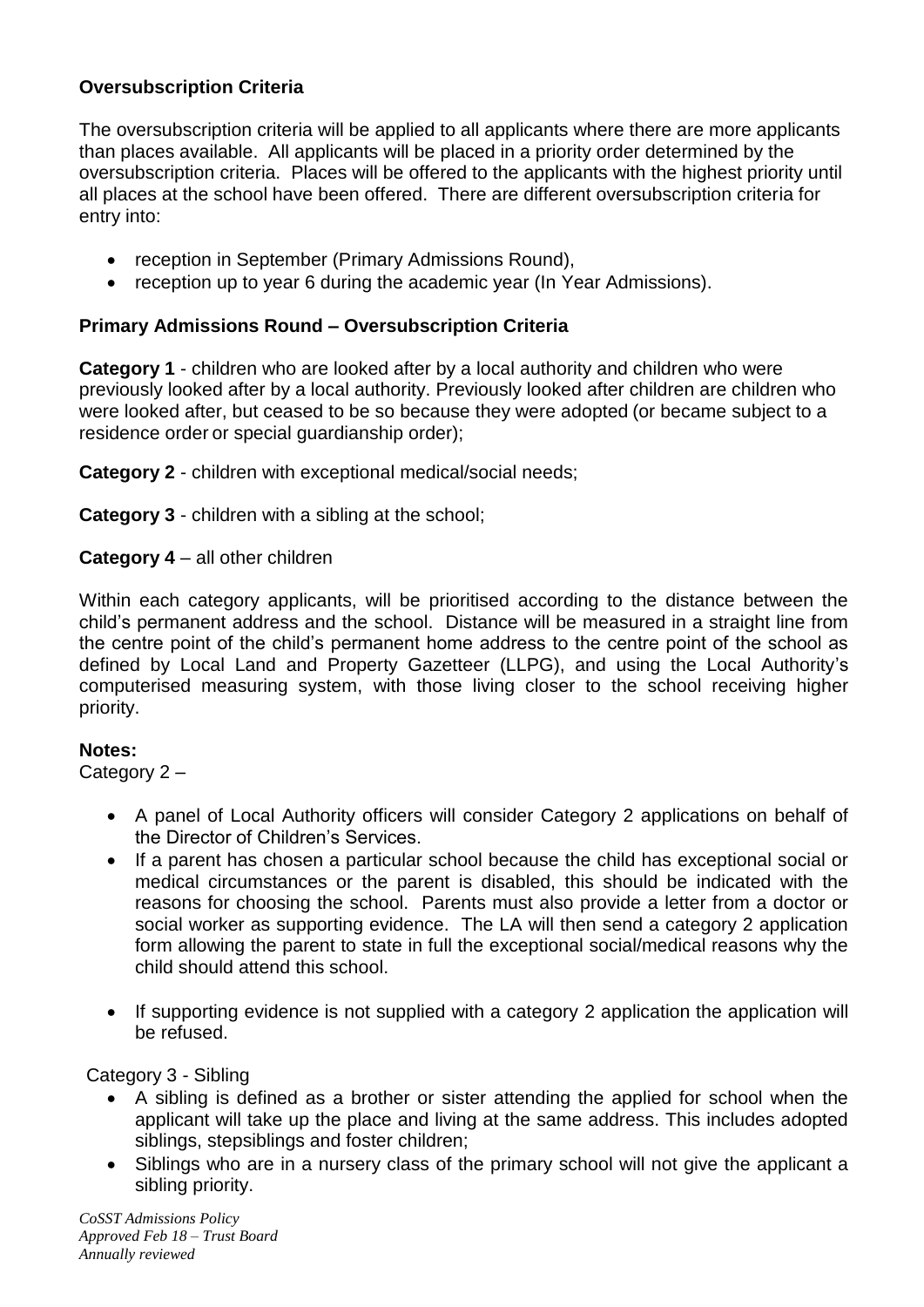## **In Year Admissions – Oversubscription Criteria**

All children whose statement of special educational needs or Education, Health and Care plan names the school must be admitted.

**Category 1** - children who are looked after by a local authority and children who were previously looked after by a local authority. Previously looked after children are children who were looked after, but ceased to be so because they were adopted (or became subject to a residence order or special guardianship order);

#### **Category 2** - children with exceptional medical/social needs;

#### **Category 3** - children with a sibling at the school

*Category 4 –* children who have moved into Manchester and are without an offer of a school place;

#### **Category 5** – all other children

Within each category, applicants will be prioritised according to the distance between the child's permanent address and the school. Distance will be measured in a straight line from the centre point of the child's permanent home address to the centre point of the school as defined by Local Land and Property Gazetteer (LLPG), and using the Local Authority's computerised measuring system, with those living closer to the school receiving higher priority.

#### **Notes:**

Category 2 - Exceptional medical/social needs

- A panel of Local Authority officers will consider Category 2 applications on behalf of the Director of Children's Services.
- If a parent has chosen a particular school because the child has exceptional social or medical circumstances or the parent is disabled, this should be indicated with the reasons for choosing the school. Parents must also provide a letter from a doctor or social worker as supporting evidence. The LA will then send a category 2 application form allowing the parent to state in full the exceptional social/medical reasons why the child should attend this school.
- If supporting evidence is not supplied with a category 2 application the application will be refused.

Category 3 - Sibling

- A sibling is defined as an older brother or sister attending the applied for school when the applicant will take up the place and living at the same address. This includes adopted siblings, stepsiblings and foster children;
- Sibling criteria, as specified above may be applied whether the sibling is older or younger than the applicant with the exception of siblings who are in a nursery class of a primary school.

#### Category 4 – New to Manchester

o A child is considered new to Manchester when they:

*CoSST Admissions Policy Approved Feb 18 – Trust Board Annually reviewed*